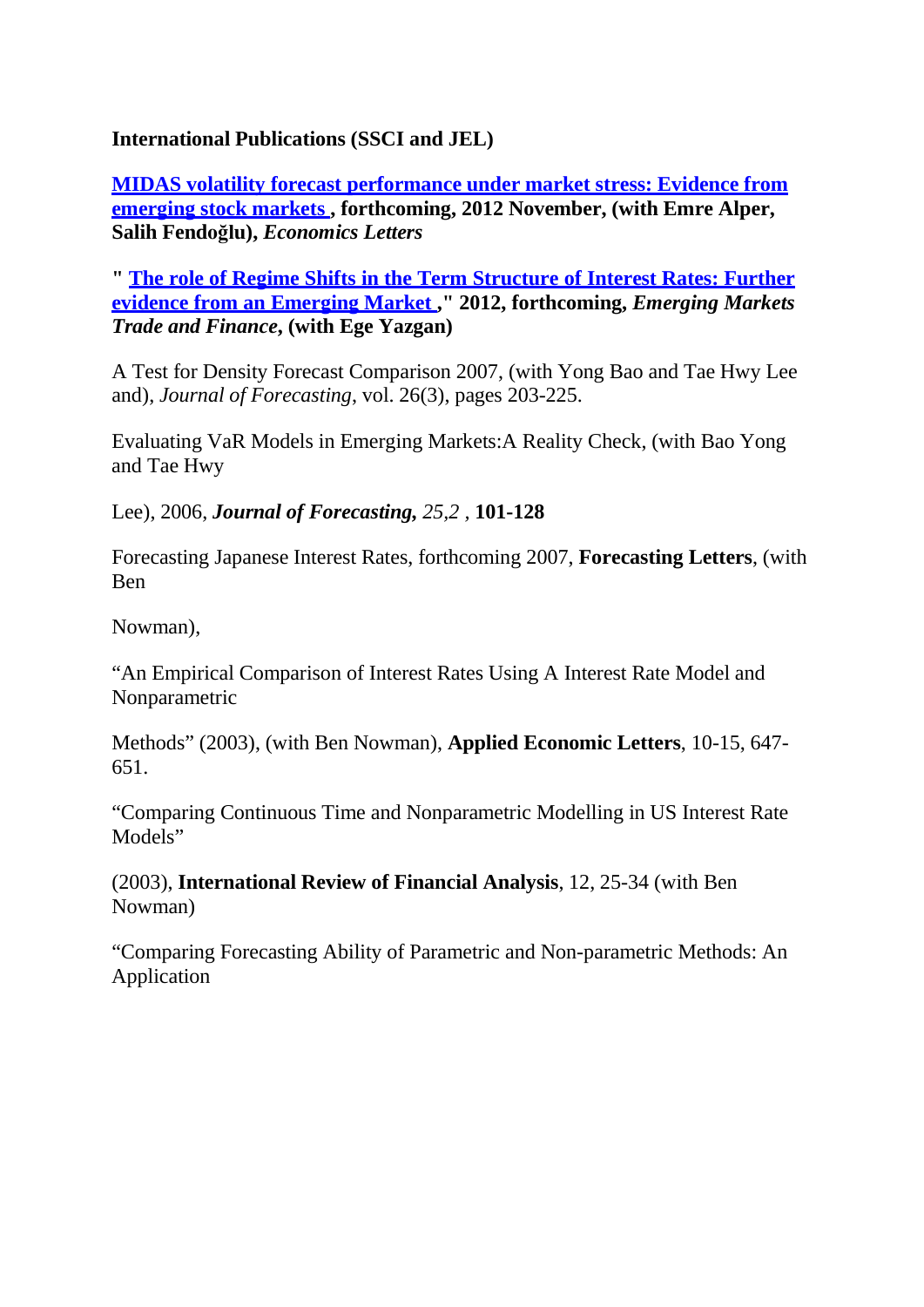with Monthly Canadian Interest Rates" (2003), **Applied Financial Economics**, 13, 3, 169-

176.

Assessing the Risk Forecats For Japanese Stock Market (2002), **Japan and the World**

**Economy**,14, 63–85, (with Tae Hwy Lee).

Intraday Volatility Modeling of Stock Returns: An Evidence from an Emerging Market (2002),

**International Journal of Business and Economics**, 1, 1, 17-24. (with Burç Kayacan and

Thanasis Stengos)

"Estimation of Continuous Time Portfolio Selection Model: An Application with UK

Data"(2000),

*Empirical Economics,* 25,93-109.

Speed of Adjustment Towards Equilibrium An Application with US Stock Price and

Dividends (1998), **Applied Financial Economics***,* 8, 4, 367-377*.*

*Emerging Markets in Financial Crisis: Capital Flows, Savings, Debt and Banking Reform,*Volume: 29 Issue: 9 Pages: 1295-1296*,* **World Economy***, 2006. (*Book review)

## **Working papers**

Burak Saltoglu & Jon Danielsson, 2003. " **[Anatomy of](https://mail.google.com/p/fmg/fmgdps/dp456.html) a Market Crash: A Market [Microstructure Analysis of the Turkish](https://mail.google.com/p/fmg/fmgdps/dp456.html) Overnight Liquidity Crisis** ," FMG [Discussion](https://mail.google.com/s/fmg/fmgdps.html) [Papers](https://mail.google.com/s/fmg/fmgdps.html) dp456, Financial Markets Group, London School of Economics.

Financial Crisis and Networks , 2012, (with Taylan Yenilmez),

**Work in progress**

.